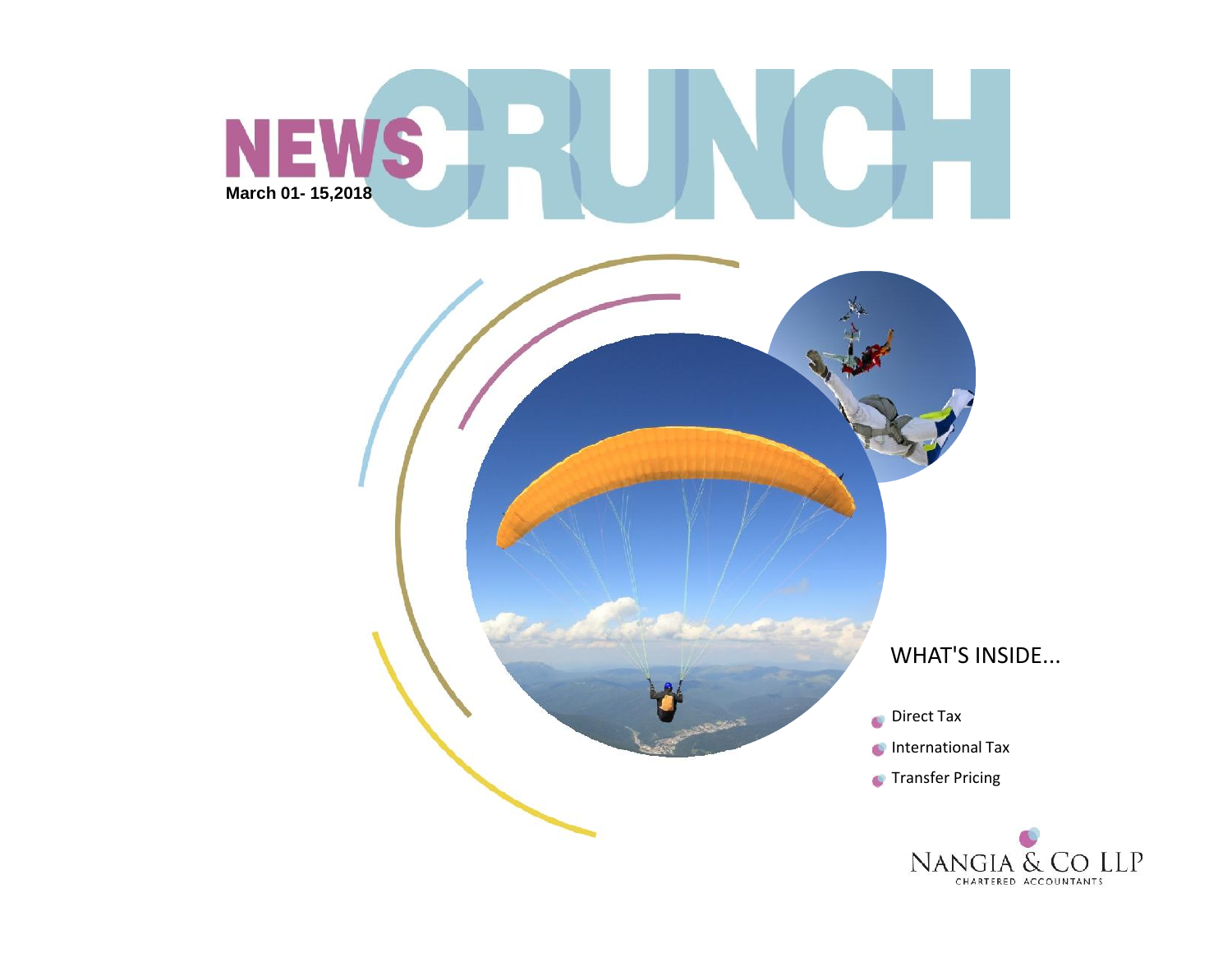## **NEWS HERE**

## What's inside*…*

## **DIRECT TAX**

- 1. Delhi Tribunal holds that Erection, installation, testing and  $\begin{vmatrix} 1 & 1 \end{vmatrix}$ commissioning charges not taxable as FTS
- 2. Mumbai Tribunal holds that payment for marketing and business development services rendered outside India by a service provider is not taxable as Fees for Technical Services, either under the domestic tax laws or under India-Singapore DTAA, thus not liable to withholding tax in India

## **INTERNATIONAL TAX**

- 3. EU Requests OECD Review of U.S. Tax Law's Harmful **Provisions**
- 4. Donald Trump threatens to impose "reciprocal tax" on India, China
- 5. Trump threatens to impose tax on European cars if EU retaliates against US tariffs
- 6. EU set to add Bahamas, U.S. Virgin Islands to tax haven blacklist

## **TRANSFER PRICING**

- 7. ITAT follows precedent and held that no interest adjustment is warranted when working capital adjustment considers outstanding receivables
- 8. ITAT confirms TP adjustment deletion on royalty payment to the AE and rejects TPO's claim of 'no economic benefit'

## **DIRECT TAX**

Delhi Tribunal holds that Erection, installation, testing and commissioning charges not taxable as FTS



## **Brief Facts of the Case:**

- Lalitpur Power Generation Co. Ltd ("Assessee"), is engaged in the business of generation of power by setting up of a supercritical thermal power plant in UP. It is a special purpose vehicle by the government of Uttar Pradesh for implementation of the power project.
- Assessee entered into a contract with Bharat Heavy Electricals Ltd ("BHEL") for availing transportation, insurance, erection, installation, testing, commissioning services and withheld tax on the payment under section 194C of the Income-tax Act, 1961.
- Assessing Officer ("AO") was in the view that the services provided by BHEL to the Assessee are in the nature of fees for technical services ("FTS") on which tax should be deducted under section 194J of the Income-tax Act, 1961.

## **Assessee's Contentions**

Assessee contended that scope of the work given to the sub-contractors is for erection, testing, commissioning and trial operation and handing **02** www.nangia.com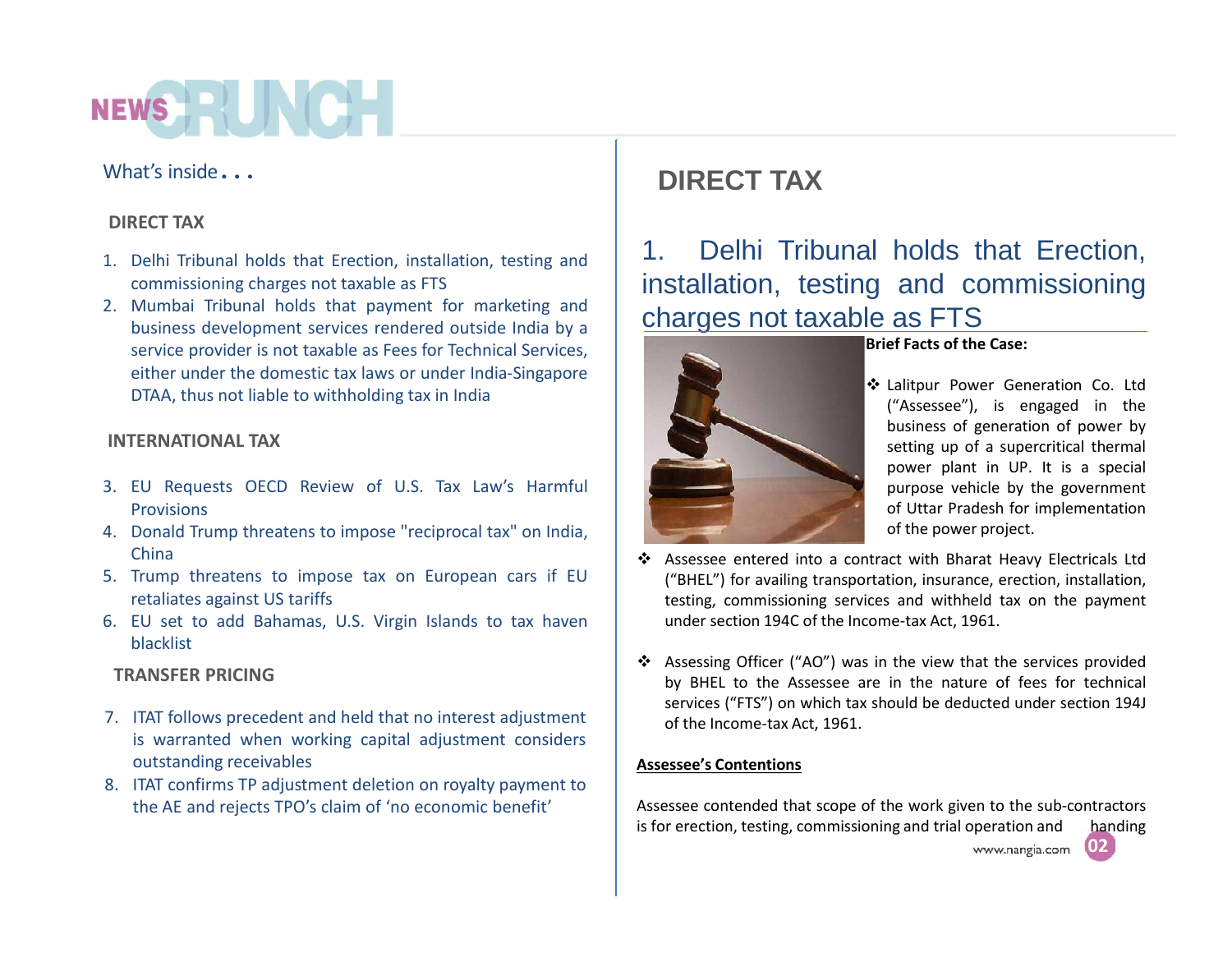over of boiler units, electrostatic precipitators etc. which involved construction work, welding, erection, alignment, transportation of equipment and materials with the help of machines which did not fall within the scope of technical services as defined in Explanation 2 to section 9(1)(vii) of the Act.

 $\cdot$  What the Assessee was to get from the contractor was a physical output, the tangible structure and not merely the services of the qualified engineers/staff. The services of qualified engineers and skilled manpower were utilized for this purpose which was inevitable. Merely because technical personnel are employed in the execution of the contract it does not follow that the contract is one for technical services.

#### **Revenue's Contentions**

 $\cdot$  Revenue contented that the service of testing and commissioning is specialized technical work performed by the technically competent manpower and therefore services are fees for technical service ("FTS") and requiring tax withholding under section 194J of income-tax Act, 1961.

#### **Tribunal's Judgment**

- ◆ While deciding the issue, Tribunal relied on the judgement of Hon'ble Punjab and Haryana High Court in Pr. CIT Vs. Bharat Heavy Electricals Ltd ("390 ITR 322") rendered on similar issue and similar fact pattern.
- Tribunal held that personnel that are required to test and commission the plant and equipment perform their functions not under a contract for the supply of technical services to the customer but to satisfy the customer on behalf of the contractor that the plant and equipment has been duly supplied as per the contractual specifications.
- Tribunal further held that the contract entered between the Assessee and each of the contractors did not involve the supply of professional or technical services at least within the meaning of section 194J. The consideration paid under the contracts, therefore, was not for the professional or technical services rendered by the contractors to the Assessee.
- $\div$  Tribunal further held that the Revenue was not correct in arguing that if a contract did not fall within the ambit of section 194C, it must be deemed to fall within the ambit of section 194J. Sections 194C and 194J are independent provisions.

#### **NANGIA'S TAKE**

*The ruling specifically points out important principle that sections 194J and 194C are independent sections and non-applicability of one particular section does not automatically throws open applicability of the other section. Further, the Tribunal also lays down an important principle in relation to installation, construction and commissioning contracts that in such contracts, essence is not provision of service but supply/ erection of the structure and thus, such services should not be classified as FTS. Though rendered in context of an Indian EPC contractor, this ruling could be important in context of non-resident EPC contractors as well* for the *purpose* of determining *withholding* tax *liability on such payments*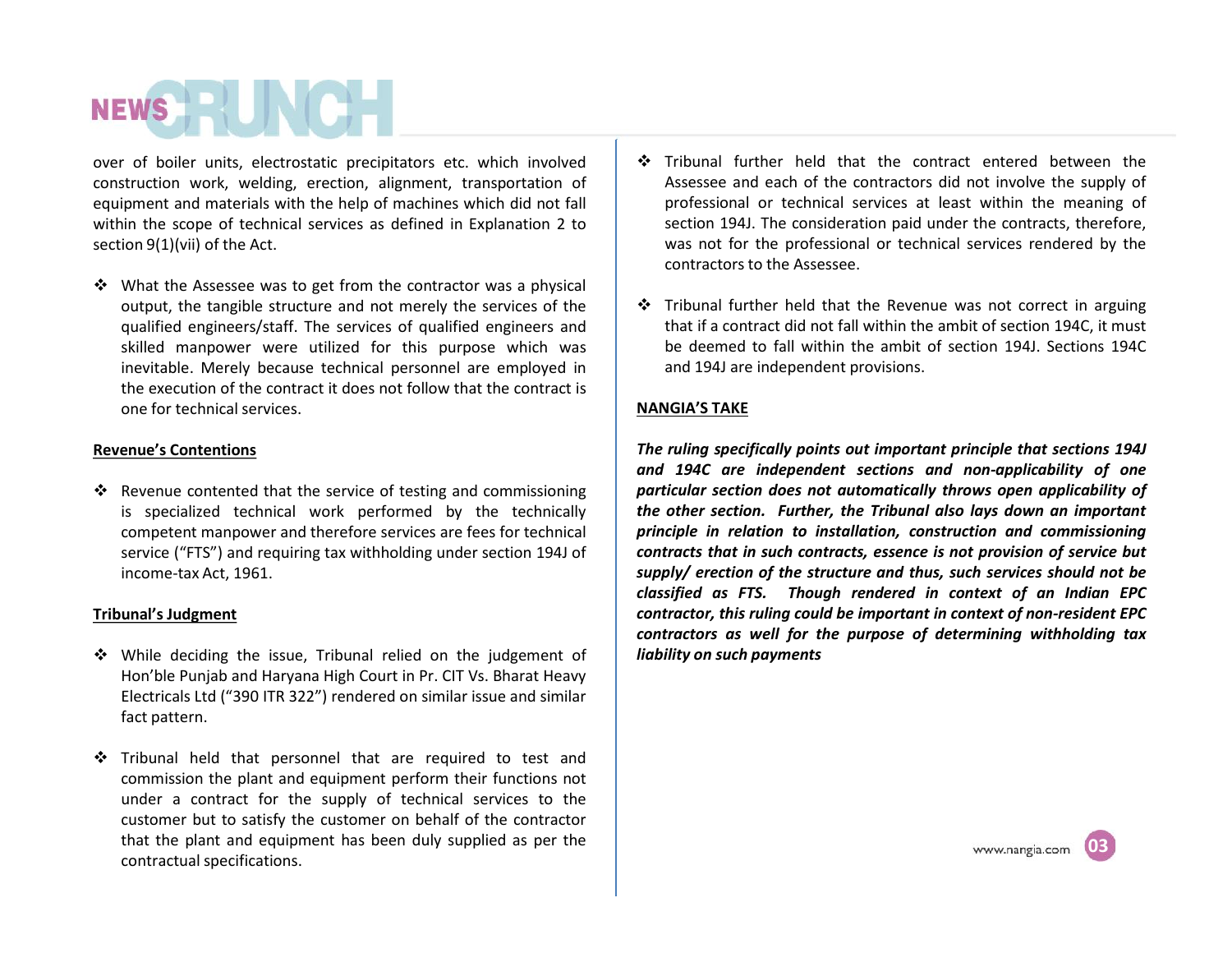# **NEWS HEADER**

2. Mumbai Tribunal holds that payment for marketing and business development services rendered outside India by a service provider is not taxable as Fees for Technical Services, either under the domestic tax laws or under India- Singapore DTAA, thus not liable to withholding tax in India



**Brief Facts of the case:**

- Fractal Analytics Pvt. Ltd. ("Assessee"), is engaged in the business of providing of predictive analytics for the retail financial services, insurance, consumer packaged goods and telecom.
- During the Assessment year under consideration, Assessee engaged Fractal Singapore ("FS"), its wholly owned subsidiary, for marketing and business development services provided by FS outside India and paid consideration for the same.
- Assessing Officer ("AO") and First Appellate Authority ("FAA") were of the opinion that above mentioned income is taxable as Fees

Technical Services ("FTS") as per Section 9(1)(vii) of the Income Tax Act, 1961 ("Act") and Assessee should have withheld taxes on the same.

## **Assessee's Contentions**

- Regarding allegation of the AO regarding services provided by FS were in nature of managerial, technical or consultancy services, Assessee contended that FS was neither engaged in controlling, directing, managing nor administrating the business of the assessee. Moreover, any portion of rendering of marketing and support services by FS did not involve application of industrial or other services which would require any sort of advice from FS.
- Assessee further contended that services rendered did not pass the 'make available" test as expounded in clause 4(b) of Article 12 of India- Singapore Double Taxation Avoidance Agreement ("DTAA"). FS being tax resident of Singapore is eligible to claim the benefit under DTAA since as per Section 90(2) of the Act, Non- Resident (NR) has the option to be governed either by the provisions of Act or treaty, whichever is more beneficial.

### **Tribunal's Judgment**

- $\div$  Tribunal held that FS was helping assessee in areas of business development as services were being provided from Singapore. It also concluded "it is a fact that FS had no PE in India and it had no authority to conclude any contract on behalf of the assessee."
- Tribunal further held that marketing services do not follow a common set of methods but are rendered using various tactics and negotiation strategies which are personal in nature and rather an "art" and thus can not be said to qualify as "technical service".

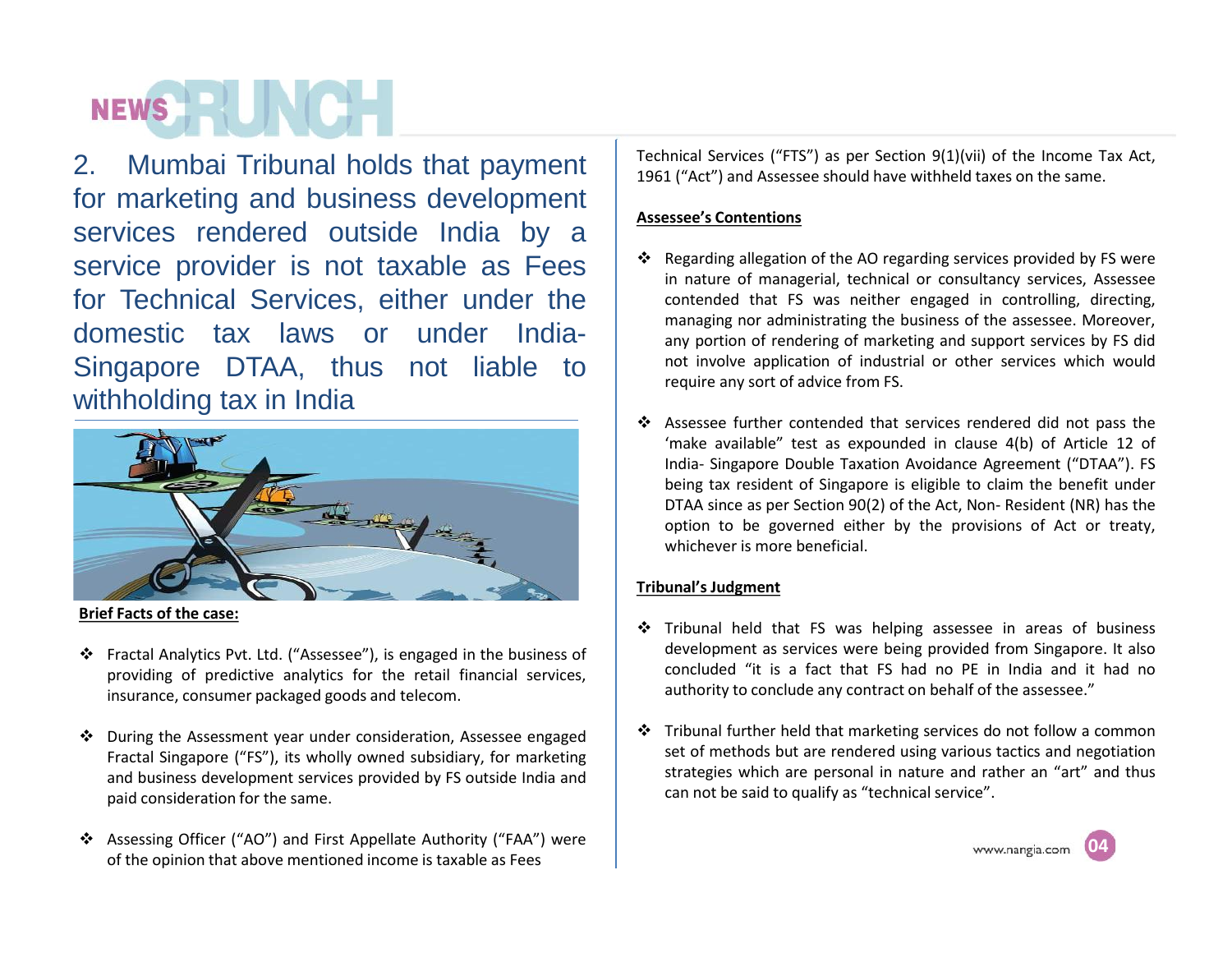The Tribunal further held that such services could not also fall within meaning of "managerial service" or "consultancy service", and thus such payment could not be said to have fallen definition of FTS, as prescribed under the Act.

- Tribunal also held that "make available test" as specified under Article 12 of India-Singapore DTAA, was not satisfied. For a service to be made available, service recipient should be able to make use of the knowledge by itself which is not satisfied in this case.
- $\cdot$  Tribunal also held that law prevailing at the time in force no income was arising in India by virtue of these services, so the provisions of Section 195 for withholding taxes on such remittance were not applicable.
- Ultimately, Assessee's appeal was allowed by the Tribunal, holding that Fees paid for business development services to subsidiary is not FTS, either under section 9(1)(vii) of the Act or under India- Singapore DTAA and thus not liable to tax in India and accordingly there was no requirement for Indian payer to  $\begin{array}{|c|c|}\n\hline\n\end{array}$ withhold income tax on the same.

#### **NANGIA'S TAKE**

*While this ruling of Mumbai Tribunal reaffirms the scope of "make available" clause under India-Singapore and other similarly worded tax treaties for the purpose ofscope and definition of "Fees for Technical Services" under Article 12 of India-Singapore treaty, more importantly, the Ruling also holds that even under the domestic tax laws, marketing & business development services rendered outside India will not fall within scope and meaning of FTS (i.e. technical, managerial or consultancy services) under section 9(1)(vii) of the Act. This ruling is likely to benefit taxpayers from other treaty/ no treaty countries also, providing similar services, where benefit of "make-available" clause is not available.*

## **INTERNATIONAL TAX UPDATES**

## 3. EU Requests OECD Review of U.S. Tax Law's Harmful Provisions

The European Union has tasked the OECD's forum on harmful tax practices with reviewing U.S. tax reform, the latest step in the bloc's scrutiny of the new law. The EU wants the OECD to conduct a "fast track" review of the U.S. tax changes, following February discussions among EU finance ministers on how to react to the law, and whether to mount retaliatory measures in the World Trade Organization, an EU diplomat told Bloomberg Tax. The U.S. cut its corporate tax rate to 21 percent from 35 percent in the 2017 tax act ( Pub. L. No. 115-97). The EU has been monitoring the situation for months, and has warned that several provisions—like a new base erosion and anti-abuse tax—may break international trade rules.

## *Source: https://www.bna.com/eu-requests-oecd-n57982089605/*

## Donald Trump threatens to impose "reciprocal tax" on India, China

US President Donald Trump threatened to impose a "reciprocal tax" on countries like China and India if they do not match America's tariffs, reiterating a warning he had made before while referencing India's import duties on Harley-Davidson motorcycles. On Friday, the government said the decision by the US to raise import duty on steeland aluminium is discriminatory and will have some impact on India.

**05** "Of course, there would be some impact as India is an exporter," commerce secretary Rita Teaotia said. She said there is "disquiet" as the US has raised duties on certain items beyond the bound rates.<br>www.nangia.com

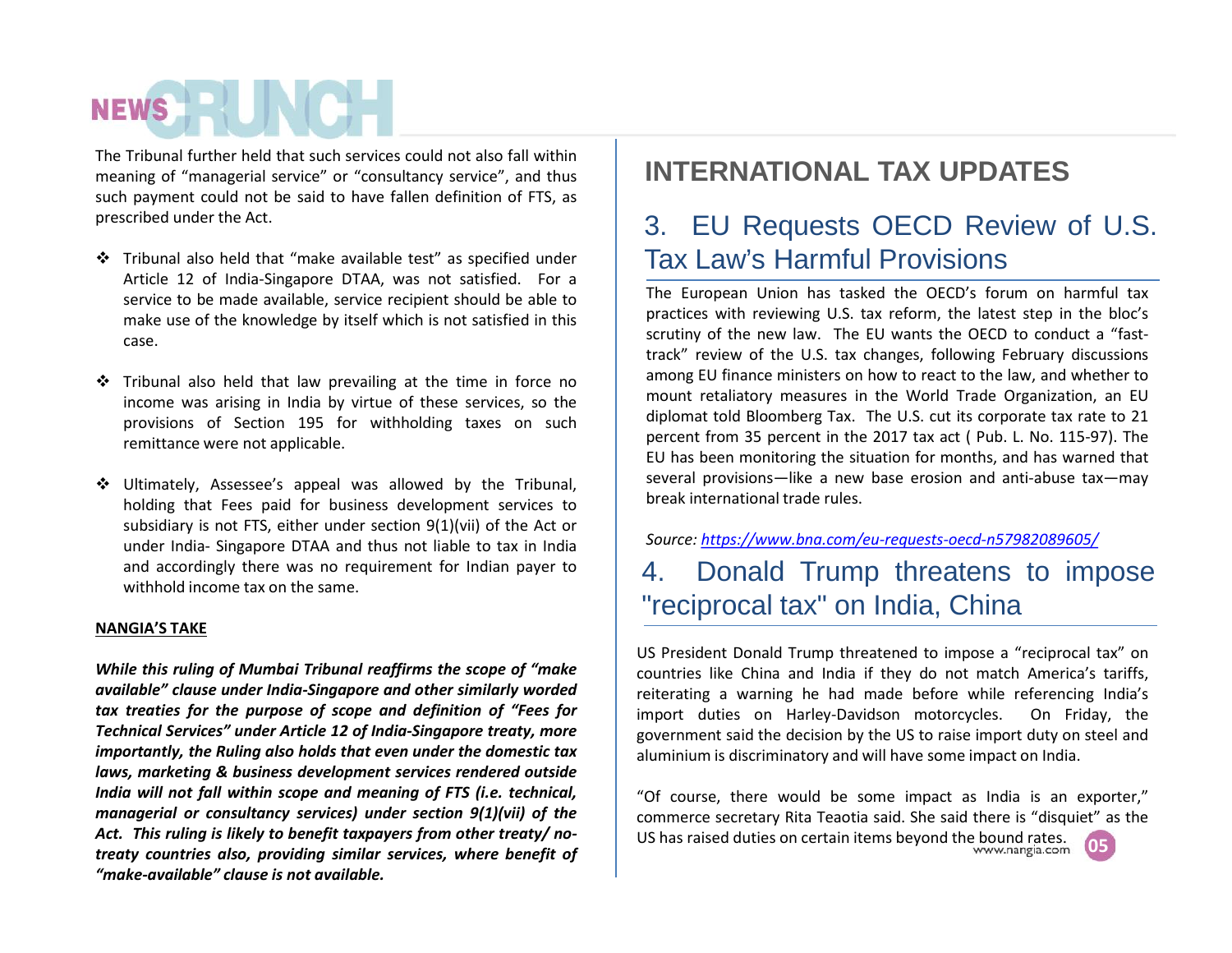These are the rates that countries commit themselves to at the World Trade Organization (WTO) that can't be exceeded. These are different from applied rates, which are the actual tariffs.

*Source: https://economictimes.indiatimes.com/news/economy/foreign trade/donald-trump-threatens-to-impose-reciprocal-tax-on-india china/articleshow/63233790.cms*

## 5. Trump threatens to impose tax on European cars if EU retaliates against US tariffs

US President Donald Trump has threatened to impose a hefty import duty on European cars if the European Union retaliates against his steep tariffs on aluminium and steel.

Earlier this week, Trump officially announced tariffs of 25 per cent on steel and 10 per cent on aluminium, despite major opposition from his own party, triggering a possible trade war with China and Europe. The EU threatened an "arsenal" of retaliatory measures when the tariffs were first proposed, including imposing import tariffs on products made in red districts. Trump threatened to tax European-made cars if they<br>retaliated against the aluminium and steel tariffs with their own taxes retaliated against the aluminium and steel tariffs with their own taxes on US imports like Harley Davidson motorcycles, bourbon and blue jeans.

"The European Union, wonderful countries who treat the US very badly on trade, are complaining about the tariffs on steel and aluminium," Trump said in a tweet Saturday.

*Source: https://www.hindustantimes.com/world-news/trump threatens-to-impose-tax-on-european-cars-if-eu-retaliates-against-us tariffs/story-jpUYGiURKT8DEhbs5eLtHL.html*

## 6. EU set to add Bahamas, U.S. Virgin Islands to tax haven blacklist

The Bahamas, the U.S. Virgin Islands and Saint Kitts and Nevis are set toe added next week to a European Union blacklist of tax havens, raising to nine the number of jurisdictions on it, an EU document seen by Reuters shows.

The decision, taken by EU tax experts, is set to be endorsed by EU finance ministers at a regular monthly meeting on Tuesday, when the 28 EU governments are also expected to delist Bahrain, the Marshall Islands and Saint Lucia.

As a result of both moves, the blacklist would maintain nine jurisdictions deemed to facilitate tax avoidance. The other six are American Samoa, Guam, Namibia, Palau, Samoa and Trinidad and Tobago.

The document, prepared by EU officials and dated March 8, also adds Anguilla, The British Virgin Islands, Dominica and Antigua and Barbuda to a so-called grey list of jurisdictions which do not respect EU anti-tax avoidance standards but have committed to change their practices.

https://www.reuters.com/article/us-eu-tax-blacklist/eu-set-toadd-bahamas-u-s-virgin-islands-to-tax-haven-blacklist-idUSKCN1GL1A4

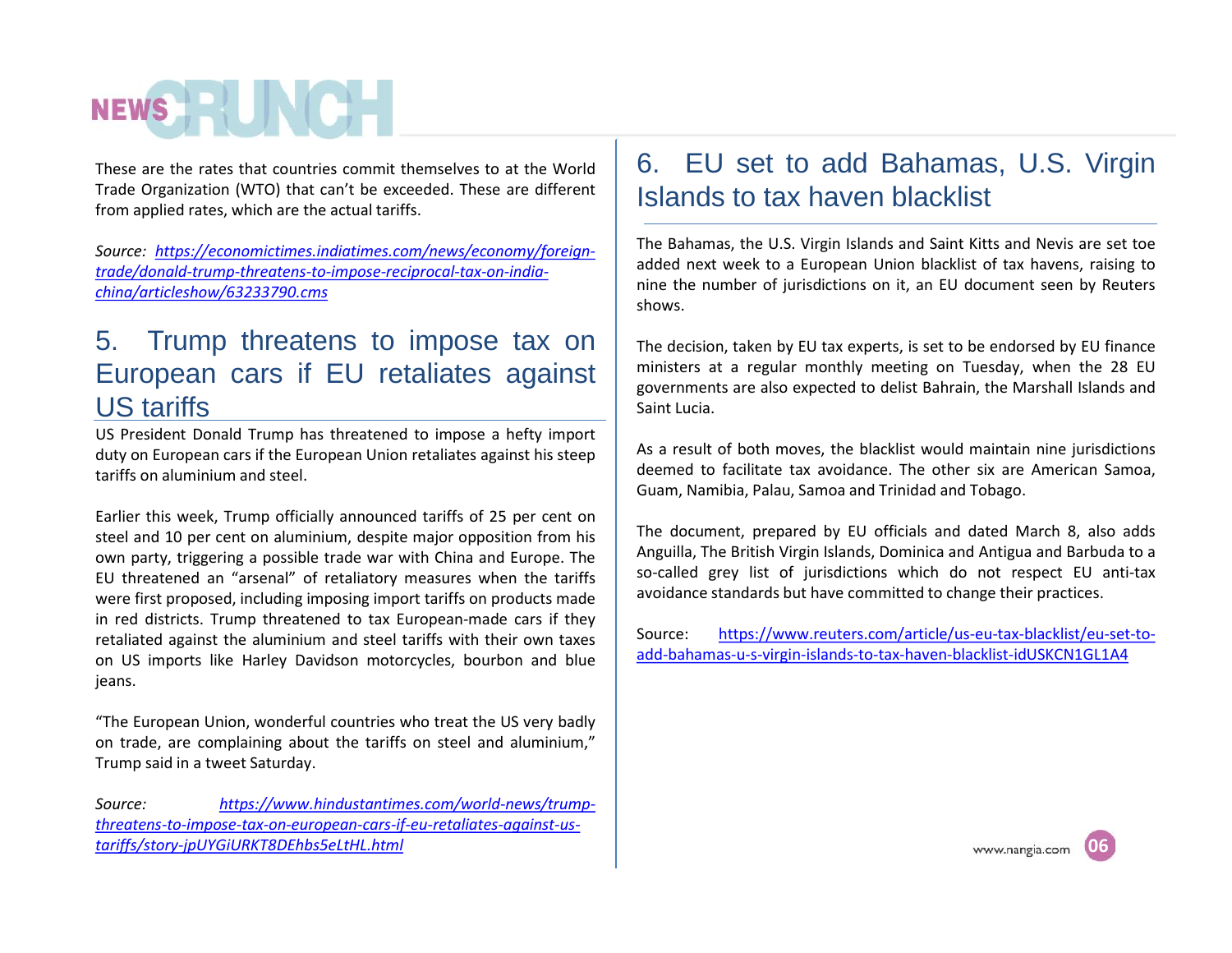## NEWS **EXISTENCE**

7. ITAT follows precedent and held that no interest adjustment is warranted when working capital adjustment considers outstanding receivables



### **Facts of the case**

Kusum Healthcare Private Limited ("the taxpayer") is engaged in manufacturing, marketing and exporting of pharmaceutical products to its Associated Enterprise ("AE") viz. Glad Pharm Ltd., Ukraine as well as Non-AEs. The taxpayer exported finished pharmaceutical products to its AE during the Assessment Year ("AY") 2011-12 ("the year under consideration"). The taxpayer benchmarked the said international transaction using Transactional Net Margin Method ("TNMM") as the most appropriate method ("MAM") and considering AE as the tested party. Accordingly, the profitability of the tested party i.e. AE was compared with margin earned by comparable companies engaged in performing similar functions, wherein, the operating profit margin ("OPM") of the tested party was lower than the OPM of comparable companies.

**TRANSFER PRICING** Hence, the Transfer Pricing Officer ("TPO") accepted that the aforesaid<br>international transfer pricing undertaken at Arm's Langth Drice ("ALD") international transaction was undertaken at Arm's Length Price ("ALP"). However, during the course of proceedings the TPO noticed certain trade receivables arisen as a result of international transaction undertaken by the taxpayer during the year under consideration were outstanding for more than 180 days and re-characterized them as unsecured loans advanced by the taxpayer to its AE and imputed notional interest using SBI Prime lending rate and proposed an adjustment for the same.

> Further, the Dispute Resolution Panel ("DRP") confirmed the adjustment proposed by the TPO. Aggrieved, the taxpayer filed an appeal before Delhi Income Tax Appellate Tribunal ("ITAT").

### **Proceedings before ITAT**

### **ITAT's Ruling**

ITAT noted that the taxpayer was not charging any interest on the outstanding receivables from Non- AEs as well and also that the working capital adjustment undertaken by the taxpayer took into account the trade receivables outstanding as such during the year under consideration. ITAT further noted that for the earlier AY i.e. AY 2010-11, the same issue was decided by the coordinate bench of the Tribunal in the favour of the taxpayer.

**07** ITAT relied on co-ordinate bench ruling in taxpayer's own case for the earlier AY (which was subsequently upheld by jurisdictional High Court) wherein it was held that the interest adjustment on the outstanding receivables is not warranted if the working capital adjustment takes into account the outstanding receivables. Therefore, ITAT held that *"in case the working capital adjustment properly takes into account the outstanding receivables, no additional imputation of interest on the same is warranted".*

www.nangia.com **0505**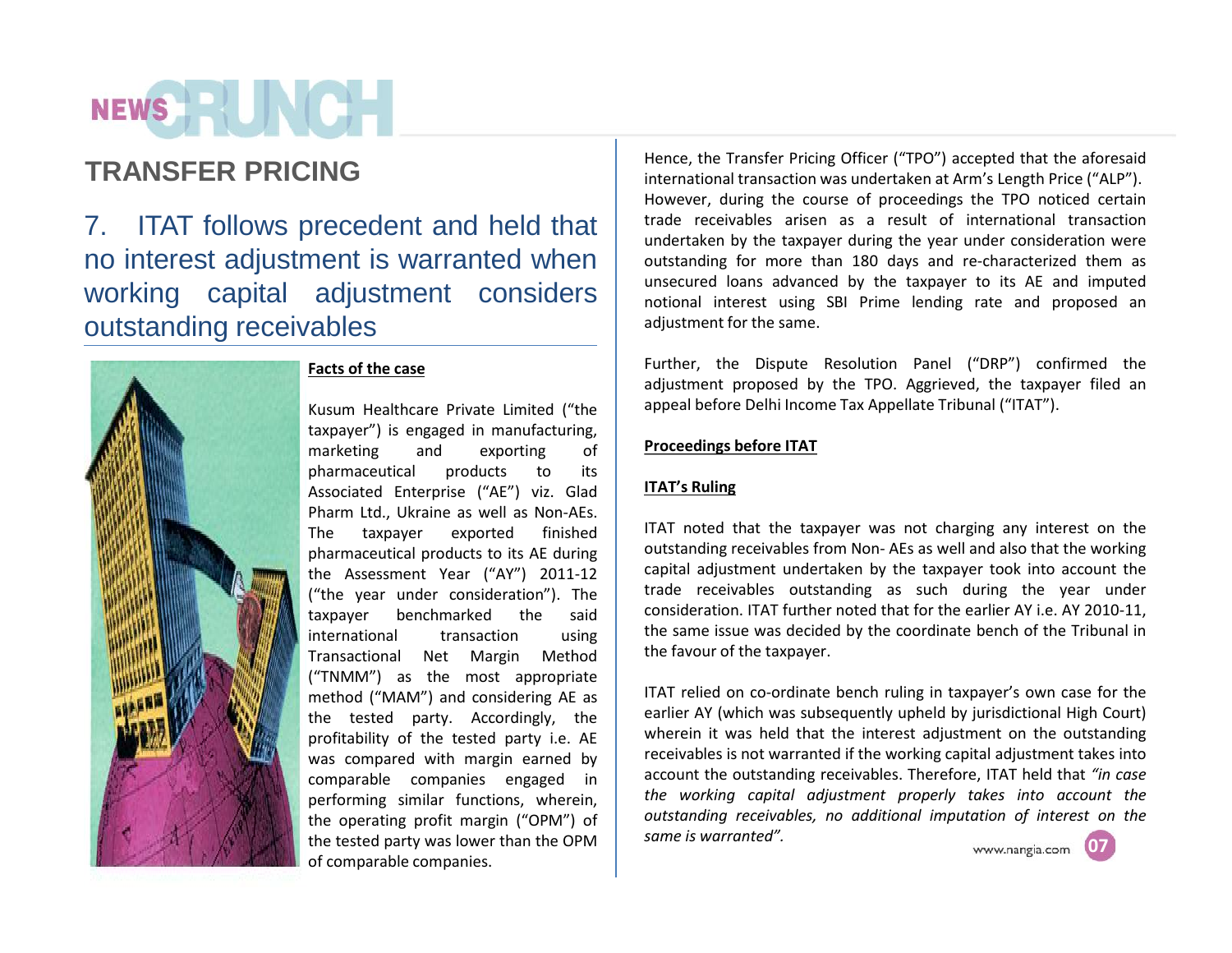With the view of the matter, ITAT remitted the issue back to the file of TPO for the verification of the fact, whether while making the working capital adjustment the outstanding receivables were taken into account or not. Thus, the appeal of the taxpayer was allowed for the statistical purpose.

### **NANGIA'S TAKE**

*The verdict in the instant case reiterates the fact that the results of the transfer pricing assessments should be consistent and not unnecessarily varied by the tax authorities unless there is a significant change in the business or international transactions undertaken by the taxpayer.*

**Source: Kusum Healthcare Private Limited [TS-65-ITAT-2018(DEL)- TP]**

## 8. ITAT confirms TP adjustment deletion on royalty payment to the AE and rejects TPO's claim of 'no economic benefit'



### **Facts of the case**

Bestexx MM India Pvt. Ltd. ("the taxpayer"), a subsidiary of Bestexx Kyoei Company Ltd. ("Associated Enterprise"/ "AE") is primarily engaged in the business of manufacturing of automotive components. The taxpayer has entered into various international transactions with its AE during the Assessment Year ("AY") 2009-10 ("the year under consideration"). During the year under consideration, the taxpayer paid royalty at the rate of 3.15% to its AE which has been paid for non-exclusive right of license to use the technology including the knowhow of its AE for the purpose of carrying out manufacturing of automotive components in India.

The taxpayer benchmarked the aforesaid transaction using Comparable Uncontrolled Price ("CUP") Method as the Most Appropriate Method ("MAM") considering the rate of royalties specified by the Central Government under FEMA regulations and rate prescribed by the Reserve Bank of India. However, the Transfer Pricing Officer ("TPO") held that no benefit had been received by the taxpayer for the use of technology & accordingly, computed the Arm's Length Price of the aforesaid transaction at NIL and proposed an adjustment thereof.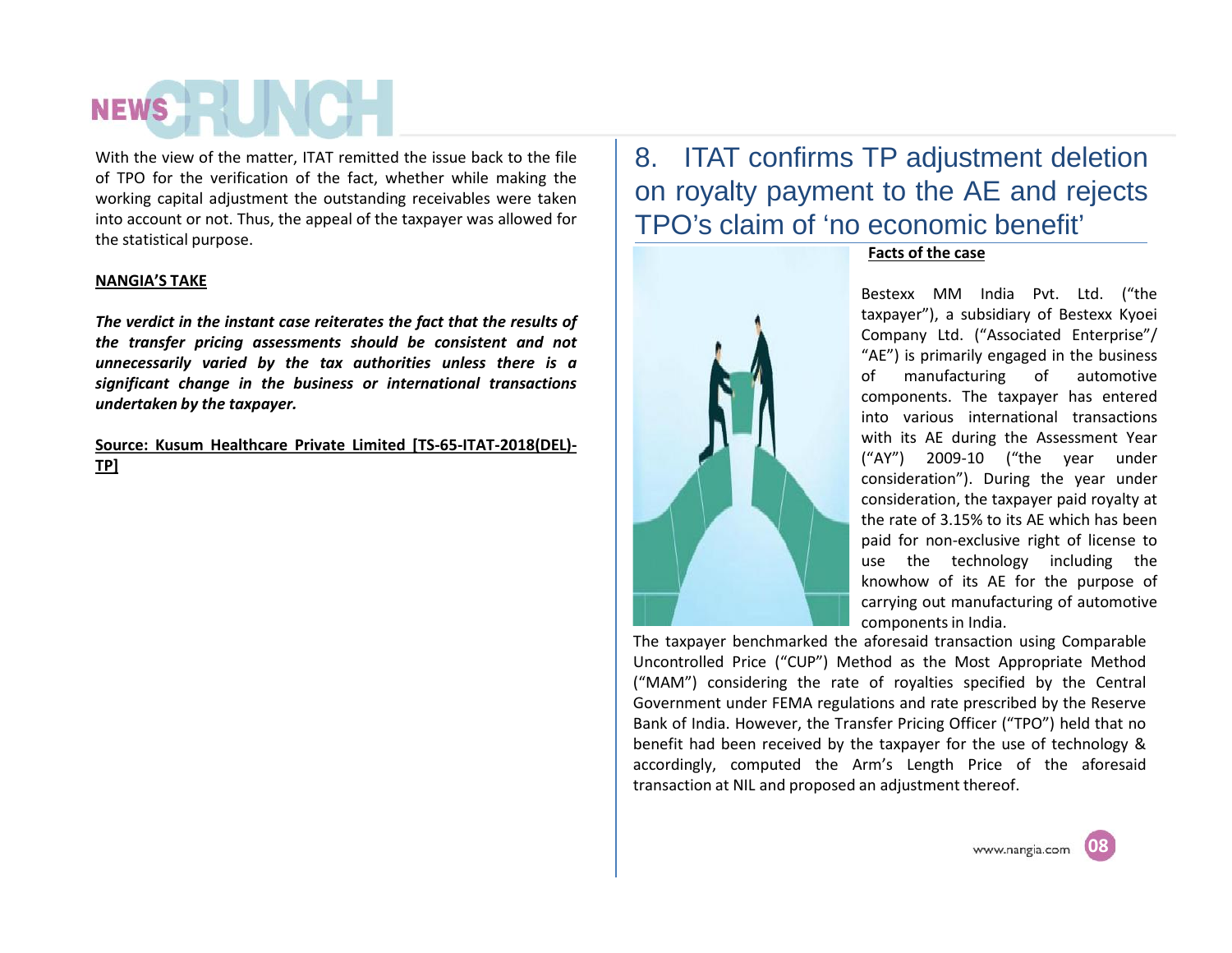TPO observed that it is necessary to benchmark the international transaction of payment of royalty by applying *'benefit test'.* Under this test it is to be seen as to whether the taxpayer has received any tangible benefit from the use of the intangible which would help the taxpayer in earning greater economic benefit. Further, in arm's length situation the taxpayer would pay royalty only if the use of technology would give him greater economic benefit. However, in the present case, despite the use of intangible, the taxpayer has a loss at the net level.

In appeal, Commissioner of Income Tax (Appeals) ["CIT(A)"] after considering the entire material facts on record and the submissions made by the taxpayer including the additional evidences filed by the taxpayer as well as the remand report of the TPO, deleted the adjustment proposed by the TPO. Aggrieved by the order of CIT(A), Revenue filed an appeal before the Delhi Income Tax Appellate Tribunal ("ITAT").

### **Proceedings before ITAT ITAT's Ruling**

ITAT noted that the TPO without carrying out any analysis of the comparables, had solely held that ALP of royalty should be taken at NIL because the taxpayer has incurred loss at the entity level and therefore, no economic benefit has been obtained by the taxpayer for the technical knowhow from the AE. ITAT opined that *"Such a reasoning cannot be upheld at all, because once there is a valid agreement for transfer of non-exclusive right for use of license to use technology including knowhow of AE from which the taxpayer has earned substantial revenue receipts, then such a use of technology and knowhow is directly linked with manufacturing and resultantly sales".* ITAT further held that *"Loss cannot be co-related with the economic benefit of use of technology or knowhow because profit and loss were market driven"*.

ITAT stated that the TPO was only required to check whether the royalty payment met ALP requirement or not and TPO failed to examine the same even when the chance was given to him in the remand proceedings by the CIT(A). ITAT concluded that CIT(A) had analyzed all the factors & various comparable uncontrolled transactions to reach to a conclusion that royalty payment  $\omega$  3.15% is at ALP and accordingly, there would be no reason to depart from such a finding. Hence, the appeal of the revenue was dismissed.

#### **NANGIA'S TAKE**

*The verdict in the instant case reiterates the fact that even though the taxpayer has incurred losses at the entity level, it should not be construed by the tax authorities that no economic benefit has been obtained by the taxpayer for the use of technology including knowhow of its AE and accordingly, the tax authorities cannot make any adjustments without any logical basis.*

#### *Source: Bestexx MM India PvtLtd [TS-113-ITAT-2018(DEL)-TP]*

**09**